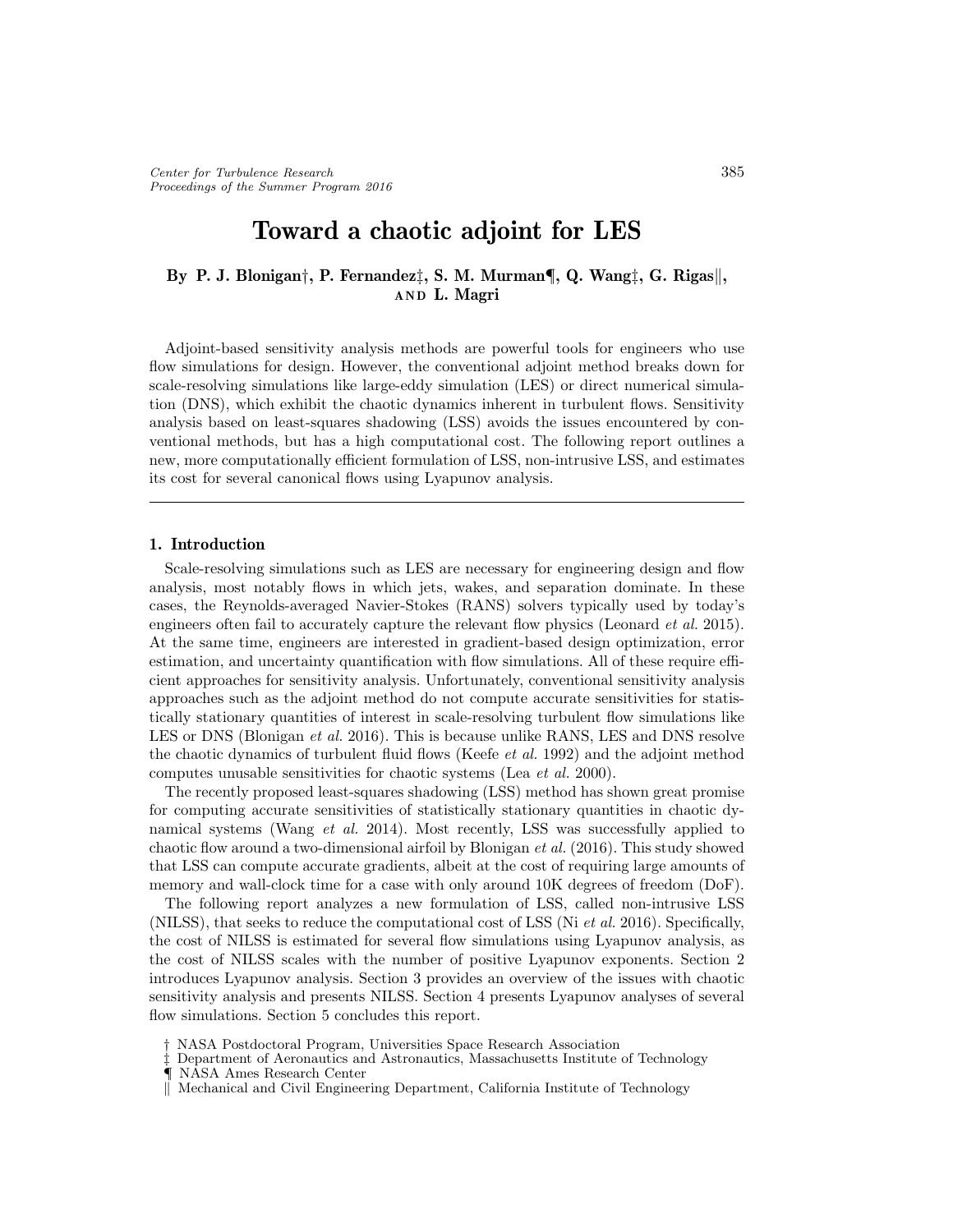

Figure 1. Schematic of Lyapunov exponents and covariant vectors in phase space.

#### 2. Lyapunov analysis

To explain Lyapunov analysis the following dynamical system is considered

$$
\frac{du}{dt} = f(u; s), \qquad u(0) = u_0,\tag{2.1}
$$

where  $u$  is a length  $n$  vector of state variables and  $s$  is some system parameter. For a three-dimensional compressible flow simulation, u contains the five conserved quantities at all DoF (grid points). The parameter s could be a flow parameter like the freestream Mach number or a geometric parameter such as chord length.

For the system in Eq. (2.1), there exist Lyapunov covariant vectors  $\psi^1(u), \psi^2(u), ..., \psi^n(u)$ corresponding to each Lyapunov exponent  $\Lambda^i$ , which satisfy the evolution equation (Ginelli et al. 2007)

$$
\frac{d}{dt}\psi^{i}[u(t)] = \frac{\partial f}{\partial u}\bigg|_{u(t)}\psi^{i}[u(t)] - \Lambda^{i}\psi^{i}[u(t)].
$$
\n(2.2)

Note that Eq. (2.2) is a linearization of Eq. (2.1) with an additional term  $-\Lambda^{i}\psi^{i}(u(t))$ .

To understand what  $\Lambda^i$  and  $\psi^i$  represent, consider a sphere composed of infinitesimal perturbations  $\delta u$  in phase space to the system  $\frac{du}{dt} = f(u; s)$  at some time, as shown in the far left of Figure 1. As this system evolves in time, this sphere expands in some directions, contracts in some, and remains unchanged in others. The average rate at which the sphere expands or contracts is determined by the Lyapunov exponent  $\Lambda^i$ , and the corresponding direction of expansion or contraction is the Lyapunov covariant vector  $\psi^i$ .

The magnitude and sign of the Lyapunov exponents depend on the dynamical behavior of the system being studied. If the system eventually converges to a steady state, such as any steady and laminar flow, all Lyapunov exponents are negative. This means that all perturbations to the system will decay exponentially to zero as  $t \to \infty$ . Different types of perturbations will decay at different rates. Specifically, an infinitesimal perturbation  $\delta u(t=0) = \epsilon \psi^{i}(u(t=0))$  with  $\epsilon \ll 1$  will decay at the rate  $\Lambda^{i}$ .

An inspection of Eq. (2.2) reveals that Lyapunov exponents and covariant vectors are simply the eigenvalues and eigenvectors of the linearized equation for a steady state problem (i.e.,  $d/dt \cdot \psi^{i}[u(t)] = 0$ ).

For systems with a limit cycle, the Lyapunov exponents are the real part of the Floquet exponents. These systems have one Lyapunov exponent equal to zero. The zero exponent corresponds to perturbations along the cycle, or phase shifts. To see this, consider Eq.  $(2.2)$  with  $\psi^i = f[u(t); s]$ 

$$
\frac{d}{dt}f[u(t);s] = \frac{\partial f}{\partial u}\bigg|_{u(t)} f[u(t);s] - \Lambda^i f[u(t);s].\tag{2.3}
$$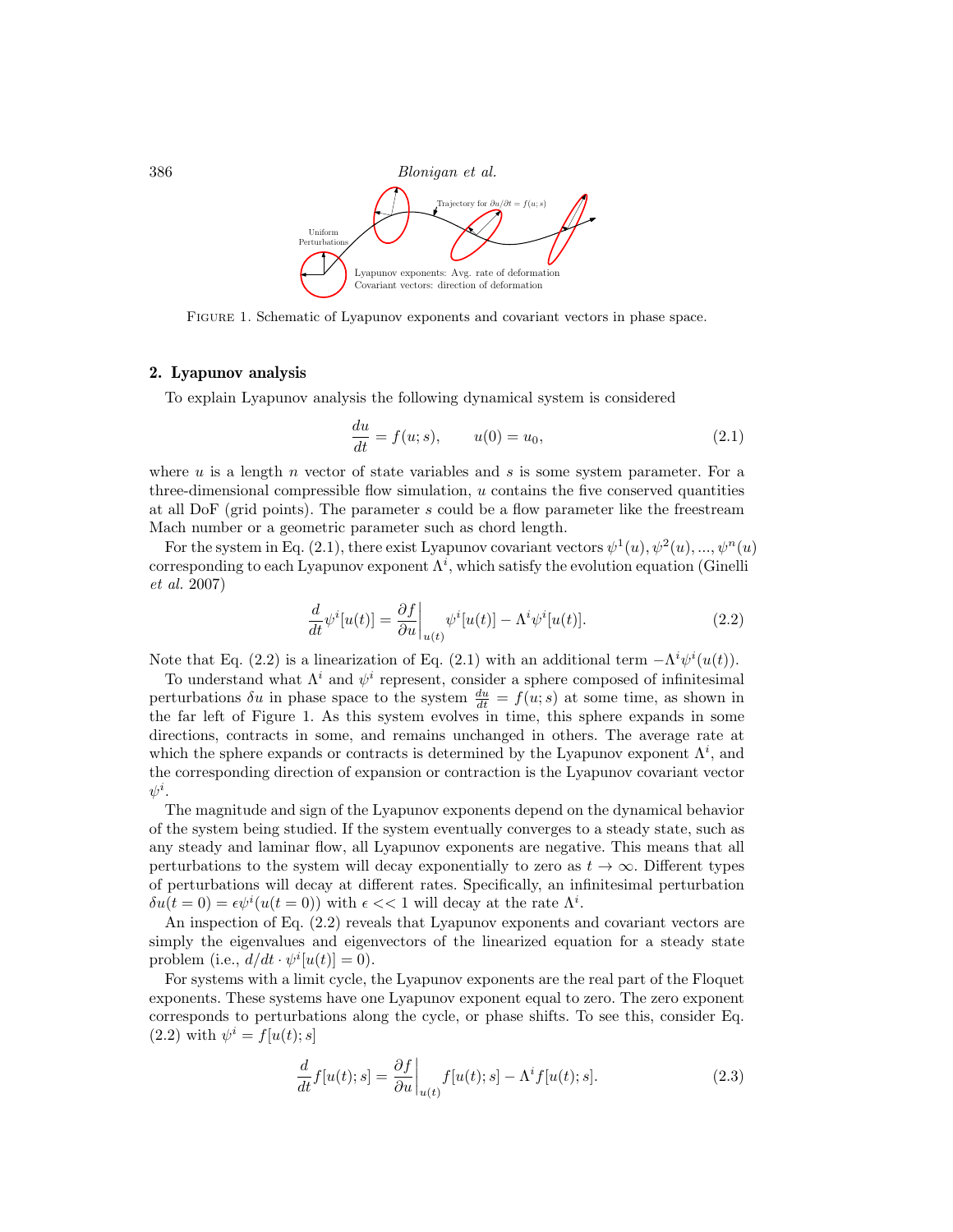By the chain rule and Eq. (2.1)

$$
\frac{d}{dt}f[u(t);s] = \frac{\partial f}{\partial u}\bigg|_{u(t)}\frac{du}{dt} = \frac{\partial f}{\partial u}\bigg|_{u(t)}f[u(t);s].
$$

Therefore, Eq. (2.3) simplifies to  $\Lambda^{i} = 0$ . This shows that  $f[u(t); s]$  is a covariant vector corresponding to  $\Lambda = 0$ . Since  $du/dt = f[u(t); s]$ , this covariant vector is tangent to the limit cycle.

A strange attractor is similar to a limit cycle, but it has at least one positive Lyapunov exponent (Ginelli *et al.* 2007). The positive exponents are responsible for the butterfly effect, a colloquial term for the large sensitivity to initial conditions exhibited by chaotic systems. A similar phenomenon occurs if a trajectory with a slightly perturbed parameter  $s + \delta s$  has the same initial condition as an unperturbed trajectory with parameter s: the two trajectories are initially close but eventually grow apart. This results in very different instantaneous states after some time. In Figure 1, this is represented by the stretching of the sphere. The positive exponents present in chaotic systems are responsible for the issues encountered by conventional sensitivity analysis, as will be shown in Section 3.

Lyapunov exponents and covariant vectors can be computed for numerical simulations. For the results presented in this report, Lyapunov exponents are computed using the algorithm presented in Benettin et al. (1980).

#### 3. Chaotic sensitivity analysis

#### 3.1. Breakdown of conventional sensitivity analysis

When designing a system with unsteady flow, engineers are often interested in a timeaveraged quantity  $\bar{J}$ ,

$$
\bar{J}(s) = \frac{1}{T} \int_{t_0}^{t_0 + T} J[u(t; s); s] dt,
$$
\n(3.1)

where  $J[u(t; s); s]$  is some instantaneous quantity of interest, which could be the lift or drag on an airfoil. In many cases, including applications with turbulent flow, engineers are interested in infinite time averages,  $\bar{J}$  as  $T \to \infty$ . Since the exact evaluation of this is not computationally feasible, the infinite time average is approximated with a choice of T that ensures  $\bar{J}(s)$  is nearly stationary (does not vary with T) (Oliver *et al.* 2014).

Sensitivities with respect to the parameter  $s$  can be computed using the following equation obtained by differentiating Eq. (3.1)

$$
\frac{d\bar{J}}{ds} = \frac{1}{T} \int_{t_0}^{t_0+T} \left( \left\langle \frac{\partial J}{\partial u}, v \right\rangle + \frac{\partial J}{\partial s} \right) dt, \qquad v \equiv \frac{\partial u}{\partial s},\tag{3.2}
$$

where  $\langle \cdot, \cdot \rangle$  is the inner product and all variables on the right hand side are time dependent.

Conventionally, the tangent solution,  $v$ , is obtained from the linearization of Eq.  $(2.1)$ , referred to as the tangent equation

$$
\frac{dv}{dt} = \frac{\partial f}{\partial u}v + \frac{\partial f}{\partial s}, \qquad v(t_0) = \frac{\partial u_0}{\partial s} = 0.
$$
\n(3.3)

The conventional approach using Eqs.  $(3.3)$  and  $(3.2)$  to compute sensitivities works for steady and periodic systems if the time horizon is an integer number of periods or if windowing is used. However, it fails for chaotic dynamical systems because chaotic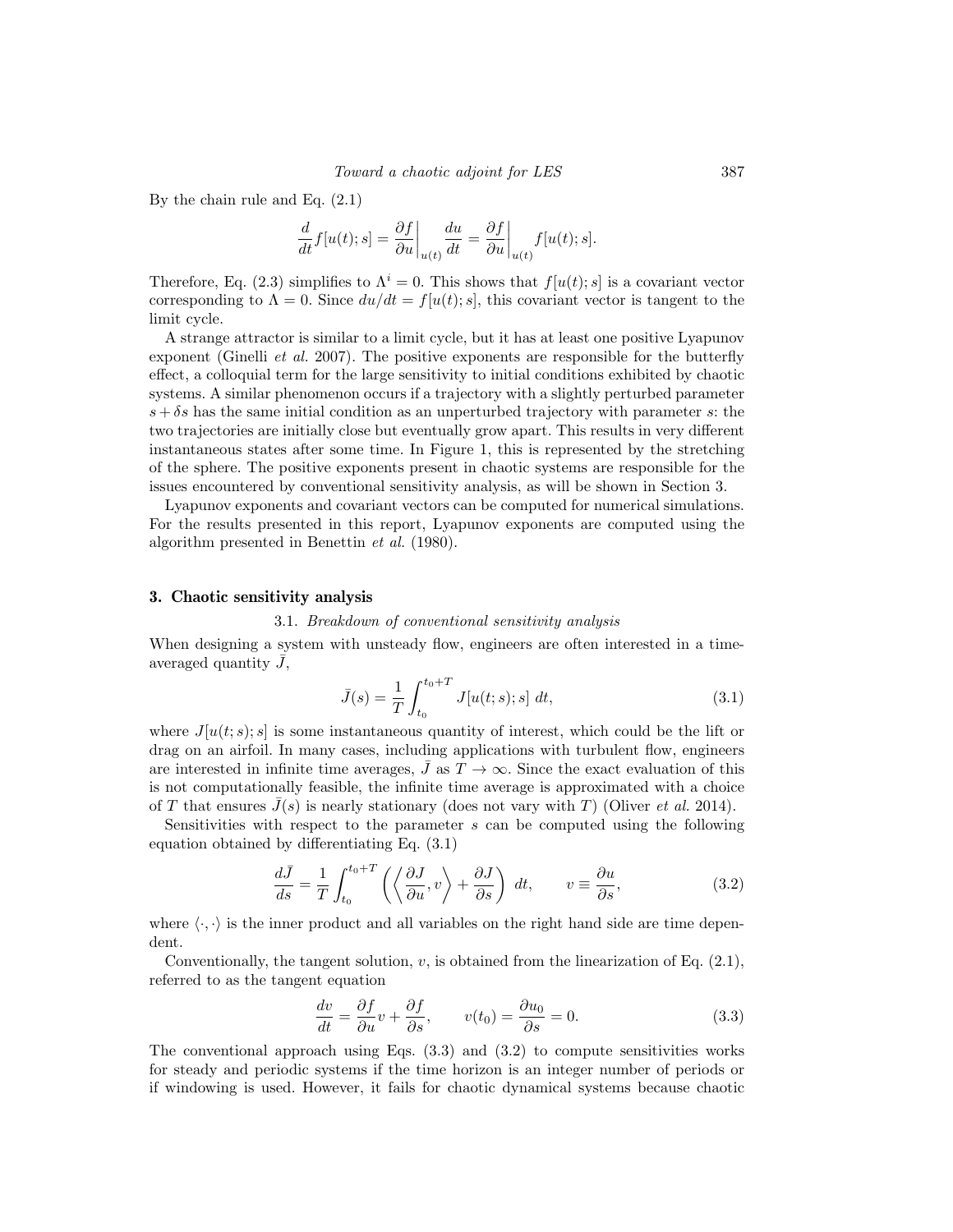systems have at least one positive Lyapunov exponent. Although the initial condition for the tangent equation (Eq. (3.3)) is zero, the term  $\partial f/\partial s$  acts like a forcing term. Consider the case where  $\partial f/\partial s = \delta(t - t_0)\psi^1(t_0)$ , where  $\delta(t)$  is the Dirac-delta function and  $\psi^1(t_0)$  is the first Lyapunov covariant vector. For this case,  $v(t)$  will start growing exponentially at  $t = t_0$  at the rate  $\Lambda^1$ . In the general case,  $\partial f/\partial s$  will almost always have a component in the direction of  $\psi^1$ , and that suffices for  $v(t)$  to diverge exponentially at the rate  $\Lambda^1$ .

The exponential growth of  $v(t)$  means that as the time horizon length T is increased, the gradient computed using Eq. (3.2) grows exponentially as well. This means that conventional sensitivity analysis will compute very large, unusable sensitivities for chaotic dynamical systems like scale-resolving flow simulations including LES. This result was explained using forward sensitivity analysis, but conventional adjoint-based sensitivity analysis encounters the same exponentially growth backward in time.

#### 3.2. Non-intrusive least-squares shadowing

One approach to avoid the breakdown discussed in the previous section is LSS (Wang et al. 2014). LSS has been shown to compute accurate sensitivities for a number of chaotic dynamical systems, including chaotic vortex shedding from a two-dimensional airfoil (Blonigan et al. 2016).

Although LSS can compute accurate sensitivities, these sensitivities come at a relatively high cost. This is because the Karush-Kuhn-Tucker (KKT) system for LSS is  $nm \times mn$ , where  $m$  is the number of time steps and  $n$  is the number of system states. For the chaotic vortex shedding flow studied by Blonigan et al. (2016), this KKT system is  $22.18M \times 22.18M$  for a 2,218-node mesh. Furthermore, it is difficult to solve this system, up to around 300k iterations of GMRES were required to compute sensitivities accurate to three decimal places.

To improve the computational efficiency of LSS, we explore a reformulation of the leastsquares minimization problem presented in Wang  $et al.$  (2014). We use forward sensitivity analysis to present these ideas, but these ideas also apply for adjoint sensitivity analysis.

To reduce the size of the KKT system corresponding to LSS, the following alternative minimization problem is used

$$
\min_{v(t_i)} \sum_{i=0}^{K} \|v(t_i)\|_2^2, \qquad \text{s.t.} \quad \frac{dv}{dt} = \frac{\partial f}{\partial u}v + \frac{\partial f}{\partial s} + \eta f, \quad t \in [t_0, t_K], \tag{3.4}
$$

where  $\eta$  is chosen so that  $\langle v(t), f[u(t); s] \rangle = 0$ . Now the tangent solution  $v(t)$  is minimized at  $K+1$  checkpoints  $t_i$  instead of at all time steps between  $t_0$  and  $t_K$ . In this case, the minimization problem (Eq. (3.4)) can be solved with a  $Kn \times Kn$  KKT system.

The size of the minimization problem can be further reduced by decomposing the tangent solution  $v(t)$  into one forced and p unforced components,  $\hat{v}(t)$  and  $V^{j}(t)$ , respectively, namely

$$
v(t) = \hat{v}(t) + \sum_{j=1}^{p} \alpha^{j} V^{j}(t)
$$
\n(3.5)

$$
\frac{d\hat{v}}{dt} = \frac{\partial f}{\partial u}\hat{v} + \frac{\partial f}{\partial s} + \eta f \tag{3.6}
$$

$$
\frac{dV^j}{dt} = \frac{\partial f}{\partial u} V^j. \tag{3.7}
$$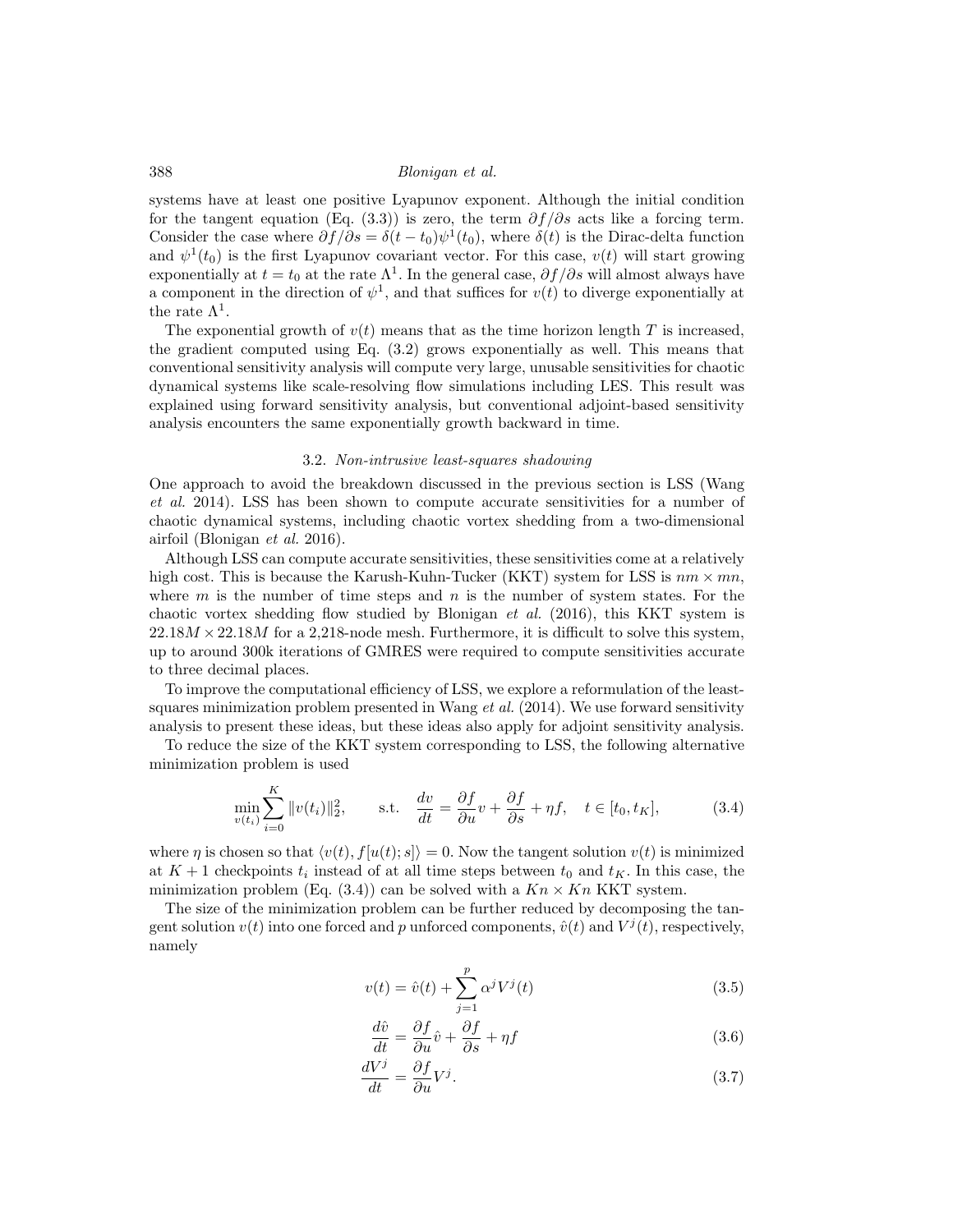This decomposition allows the minimization statement (Eq. (3.4)) to be written as a minimization over the weights  $\alpha^{j}$  at each checkpoint  $t_{i}$  rather than the entire tangent solution  $v(t_i)$ . For some choices of the  $V^j(t_i^+)$ , a relatively small number of unforced components  $p \ll n$  are required and the size of the KKT system can be reduced to  $Kp \times Kp$ . One choice of unforced tangents  $V^{j}(t_i^{+})$  that has worked well is presented in the following NILSS algorithm outline, similar to the one consider by  $Ni$  *et al.* (2016)

1. Set  $\hat{v}(t_0) = 0$  and  $V^j(t_0) = \text{rand}(n)$ , where  $\text{rand}(n)$  is a length n vector of random numbers and  $j = 1, ..., p$ . Set counter  $i = 1$  and ensure that the  $V^j$  are unitary and orthogonal to one another.

2. Make the  $V^j$  orthogonal to  $du/dt$  at  $t_0$  for  $j = 1, ..., p$ .

3. Time-integrate Eqs. (3.6) and (3.7) to  $t = t_i$  from the initial conditions  $\hat{v}(t_{i-1})$  and  $V^j(t_{i-1})$ , respectively. Compute and save the following integrals on the fly

$$
g_i^j = \frac{1}{t_i - t_{i-1}} \int_{t_{i-1}}^{t_i} \frac{\partial J}{\partial u} V^j(t) dt, \qquad \hat{g}_i = \frac{1}{t_i - t_{i-1}} \int_{t_{i-1}}^{t_i} \frac{\partial J}{\partial u} \hat{v}(t) + \frac{\partial J}{\partial s} dt.
$$

4. Take the QR decomposition of the matrix  $V_i$ , a  $n \times p$  matrix whose jth column is  $V^j(t_i)$ . Save  $Q_i$ ,  $R_i$ , and  $b_i = -Q_i^T \hat{v}(t_i)$ , where  $Q_i R_i = V_i$ .

5. Set  $V^j(t_i) = Q_i^j$  and  $\hat{v}(t_i) = \hat{v}(t_i) + Q_i b_i$ , where  $Q_i^j$  is the *j*th column of  $Q_i$ .

6. Compute and save the scalars

$$
h_i^j = \frac{(du/dt)^T}{(du/dt)^T du/dt} \bigg|_{t_i} V^j(t_i), \qquad \hat{h}_i = \frac{(du/dt)^T}{(du/dt)^T du/dt} \bigg|_{t_i} \hat{v}(t_i).
$$

7. Set 
$$
V^{j}(t_i) = V^{j}(t_i) - h^{j}_{i} \frac{du}{dt} |_{t_i}
$$
 and  $\hat{v}(t_i) = \hat{v}(t_i) - \hat{h}_{i} \frac{du}{dt} |_{t_i}$ .  
8. Set  $i = i + 1$ .

9. Repeat steps 3 through 8 until  $i = K + 1$ .

10. Construct and solve the following linear system from the saved matrices and vectors  $R_i$  and  $b_i$ .

$$
\begin{bmatrix}\n-I & & & & R_1^T & & & & \\
& -I & & & & -I & & & \\
& & \ddots & & & & & & \\
& & & -I & & & & & \\
& & & & -I & & & & \\
& & & & & -I & & & \\
\hline\nR_1 & -I & & & & & & \\
R_2 & -I & & & & & & \\
& & & \ddots & \ddots & & \\
& & & & & & & & \\
R_K & -I & & & & & & \\
\end{bmatrix}\n\begin{bmatrix}\n\alpha_1 \\
\alpha_2 \\
\vdots \\
\alpha_{K-1} \\
\alpha_K \\
\alpha_K \\
\beta_2 \\
\beta_K\n\end{bmatrix} = \n\begin{bmatrix}\n0 \\
0 \\
\vdots \\
0 \\
0 \\
b_1 \\
b_2 \\
\beta_K\n\end{bmatrix}
$$
\n(3.8)

where  $\alpha_i = [\alpha_i^1, \alpha_i^2, ..., \alpha_i^p]^T$  is a length p vector. Note that the Schur complement of Eq. (3.8), which is  $Kp \times Kp$  instead of  $2Kp \times 2Kp$ , could be solved instead.

11. Compute sensitivities from  $\alpha_i^j$  using the expression

$$
\frac{d\bar{J}}{ds} = \frac{1}{K} \sum_{i=1}^{K} \left( \hat{g}_i + \Delta J_i \hat{h}_i + \sum_{j=1}^{p} (g_i^j + \Delta J_i h_i^j) \alpha_i^j \right),
$$
\n(3.9)

where  $\Delta J_i = \bar{J} - J(t_i)$ .

Note that the above algorithm is similar in structure to the algorithm presented in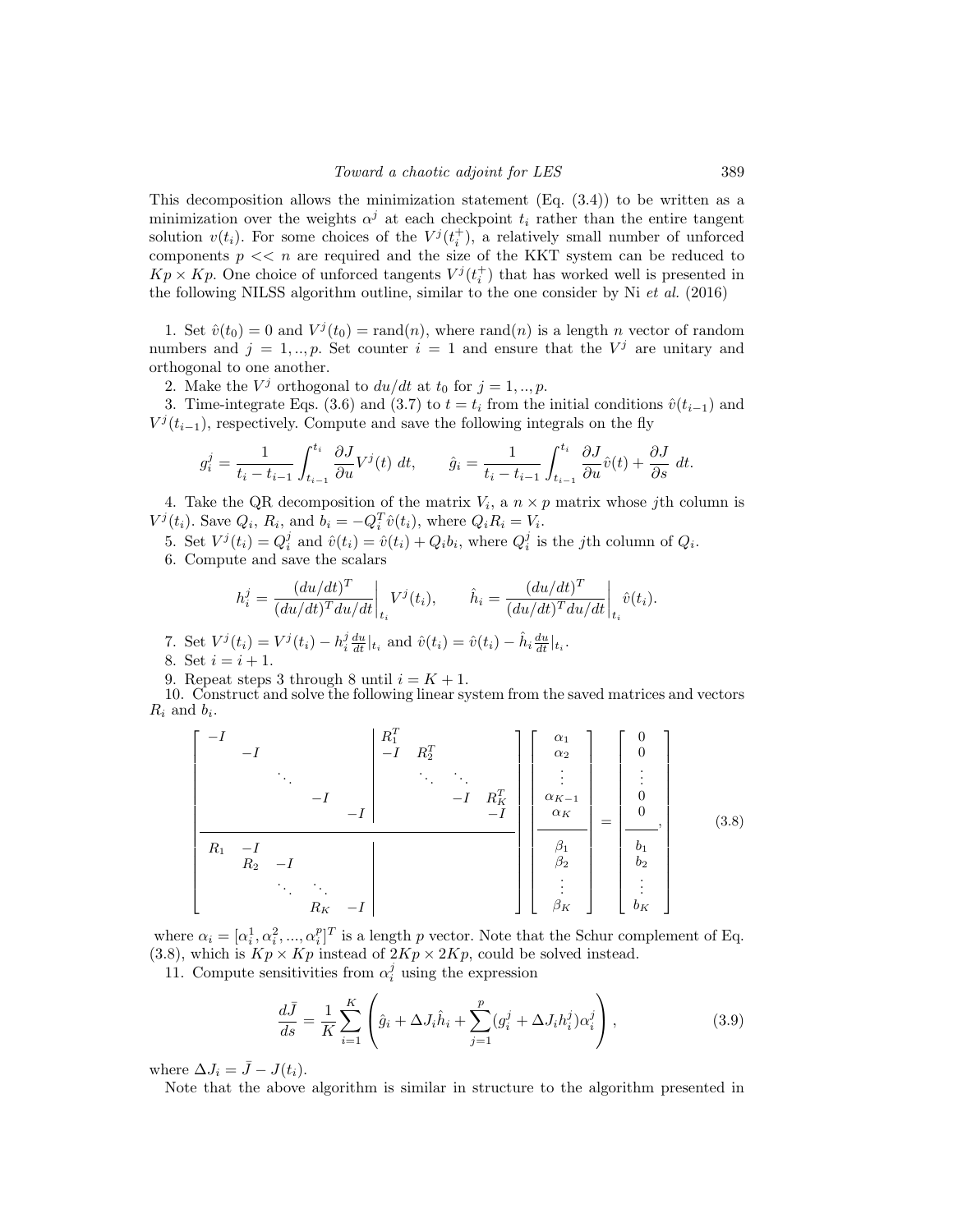Benettin *et al.* (1980) to compute Lyapunov exponents. In fact, if steps 2 and 7 are omitted, the  $R_i$  matrices computed can be used to compute Lyapunov exponents as in Benettin et al. (1980),

$$
\Lambda^j = \frac{1}{T} \sum_{i=1}^K \log |[R_i]_{jj}|.
$$

Lyapunov analysis can be used to explain how the number of unforced tangents  $p$  can be much smaller than the number of states n. To minimize Eq.  $(3.4)$ , exponentially growing components of  $v(t)$  must be made negligible. The number of growing components is equal to the dimension of the unstable subspace. This subspace is spanned by the Lyapunov covariant vectors corresponding to positive exponents. Therefore, to eliminate exponential growth, the columns of  $V_i$  must span the unstable subspace at  $t_i$ . If this is accomplished, then  $\alpha_i$  can be chosen such that the solutions of Eq. (3.7) can cancel out the exponential growth in the solution  $\hat{v}(t)$  of Eq. (3.6), resulting in no exponential growth in  $v(t)$ . Therefore, the number of unforced tangents p should be at least the number of positive Lyapunov exponents,  $n_{+}$ . Past studies, including those by Pulliam & Vastano (1993), Keefe *et al.* (1992), and Sirovich & Deane (1991), have found  $n_+$  to be a small fraction of n for a range of different flows.

To form the NILSS KKT linear system in Eq.  $(3.8)$ , at least  $n_{+}+1$  tangent solutions are required over the time horizon of interest, along with K QR-decompositions of a  $n \times n_+$ matrix. Assuming that solving the KKT system and computing the QR decompositions are negligible in cost compared to steps 1 through 9, the cost of NILSS scales with the number of positive Lyapunov exponents  $n_{+}$ . Therefore, the cost of NILSS for a given flow simulation can be estimated by determining how many positive exponents there are.

#### 4. Lyapunov analyses for flow simulations

The following sections present Lyapunov exponent spectra and some Lyapunov covariant vectors for several flow simulations. The number of positive exponents shows approximately how expensive NILSS will be for these flow simulations.

Since not all of the flow simulations considered have linearized flow solvers, the tangent equation was approximated by a finite difference.

## 4.1. Two-dimensional flow around a NACA 0012 airfoil at a high angle of attack

The two-dimensional turbulent flow around a NACA 0012 airfoil is considered first. The flow is at Reynolds number  $\text{Re}_c = 2400$ , freestream Mach number  $M_{\infty} = 0.2$ , and the angle of attack is  $\alpha = 20$  deg., where c denotes the airfoil chord, and  $a_{\infty}$  is the freestream speed of sound. While two-dimensional turbulence is fundamentally different from threedimensional turbulence, this case has been chosen due to the extensive analysis of the chaotic behavior of this flow in Pulliam & Vastano (1993).

The high-order hybridized discontinuous Galerkin solver by Fernandez et al. (2016) is used with a 4th-order discretization in space and 3rd-order discretization in time. The computational domain is partitioned using isoparametric triangular elements, and the outer boundary is located 10 chords away from the airfoil. A run-up time of 10,000 nondimensional time units  $t^* = t \cdot a_\infty/c = 0.05$  is used first to drive the system to the attractor, and the Lyapunov exponent algorithm by Benettin et al. (1980) is then applied for 2,000 time units. Also, the time step is  $\Delta t^* = 0.05$  and the time segment length is  $t^* = 1.0$ .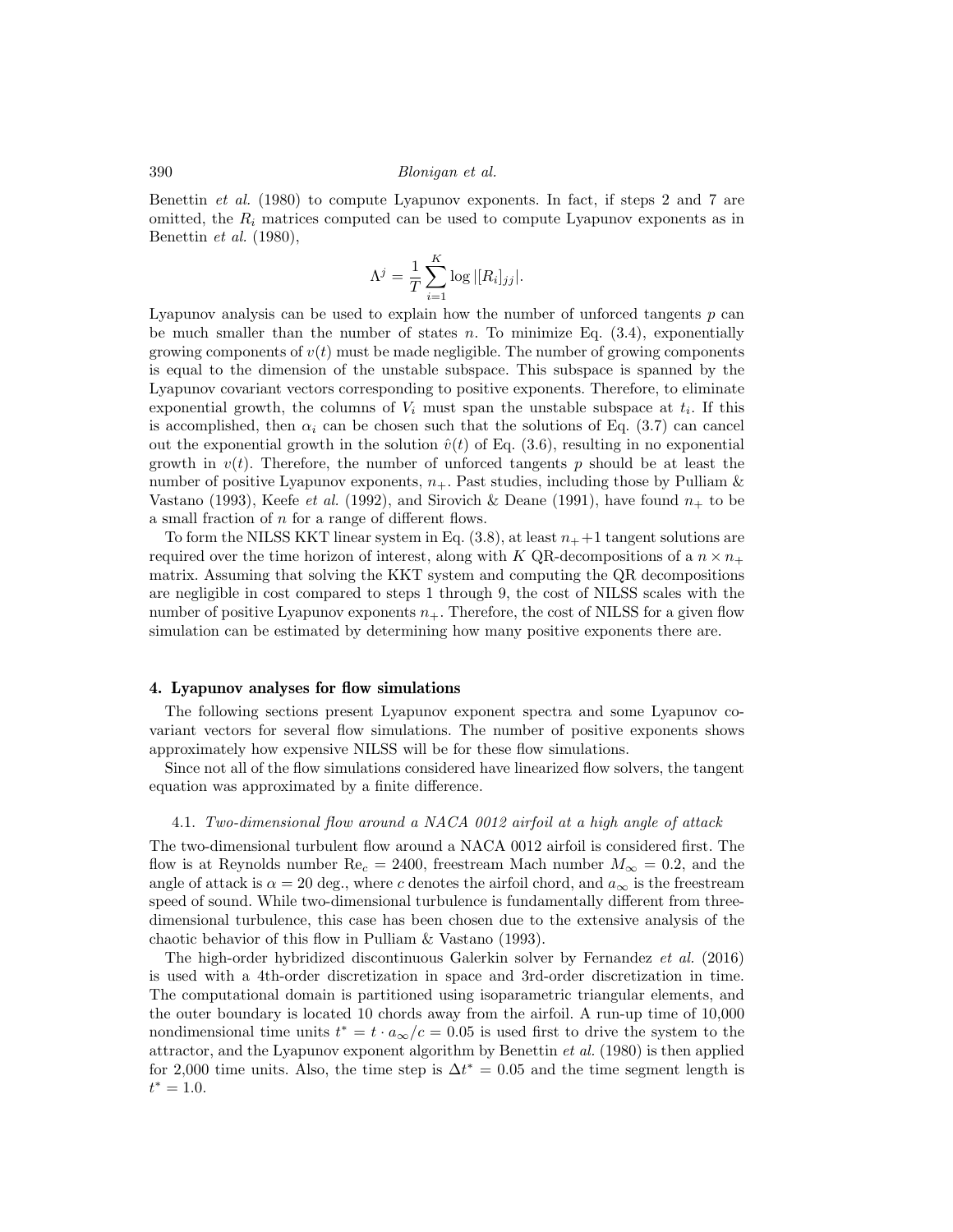

Figure 2. Left: Lyapunov exponent spectra for the NACA 0012 airfoil coarse (blue circles), medium (red diamonds), and fine meshes (green squares). Right: Snapshot of the Mach number field for the NACA 0012 airfoil.

The Lyapunov spectrum is computed on three successively finer meshes to investigate the effect of the numerical resolution on the number and magnitude of positive Lyapunov exponents. These meshes correspond to uniform refinement  $(x2)$  in both spatial dimensions, and consist of 71,680 (coarse mesh), 286,720 (medium mesh), and 1,146,880 (fine mesh) DoFs. The left panel of figure 2 shows the 14 leading Lyapunov exponents for the three meshes considered. The right panel shows a snapshot of the Mach number field.

First, as the grid is refined, both the number and magnitude of positive Lyapunov exponents increase. This trend is also observed for the turbulent channel flow in Section 4.3. Second, a zero Lyapunov exponent seems to be present in all discretizations. This is consistent with theoretical results and corresponds to perturbations in the  $\partial f / \partial u|_{u(t)}$ direction, as discussed in Section 2 for a limit cycle. Finally, the value of the leading Lyapunov exponent significantly differs from that in Pulliam & Vastano (1993). Pulliam & Vastano (1993) postulated that the value of the Lyapunov exponents may largely depend on the numerical scheme used, and this seems to reinforce that observation.

## 4.2. Wake of an axisymmetric bluff body

The geometry employed is an axisymmetric bluff body with a blunt trailing edge. The length-to-diameter ratio,  $L/D$ , is 6.48 and the nose employs a modified super-ellipse profile with an aspect ratio of 2.5 (Rigas et al. 2015). Incompressible simulations were performed with the low-Mach solver Vida (Cascade Technologies, Inc.), an edge-based unstructured finite volume solver (see Rigas  $et al.$  (2016) for more details). Results for a fine mesh consisting of 5M elements are presented hereafter.

En route to chaos, the axisymmetric bluff body wake undergoes a finite number of spatiotemporal symmetry breaking bifurcations, as shown in Rigas  $et \ al.$  (2016). For higher values of Re, such as  $\text{Re}_D = U_{\infty}D/\nu_{\infty} = 900$  shown on the left in Figure 3, the wake becomes chaotic. At  $\text{Re}_D = 900$  the dynamic behavior of the near wake is dominated by chaotic shedding of streamwise hairpin vortices, at a Strouhal frequency  $St = 0.13$ . A low-frequency energetic region is identified also at  $St \approx 0.02$ , and corresponds to irregular bursts of vorticity, indicative of the chaotic behavior of the near wake at this regime. These irregular bursts, occurring approximately every five vortex shedding cycles, manifest in Figure 3 as isolated peaks in finite-time Lyapunov exponents with positive values. Figure 3 also shows there are at least two positive exponents, so NILSS requires at least three forward simulations for this flow.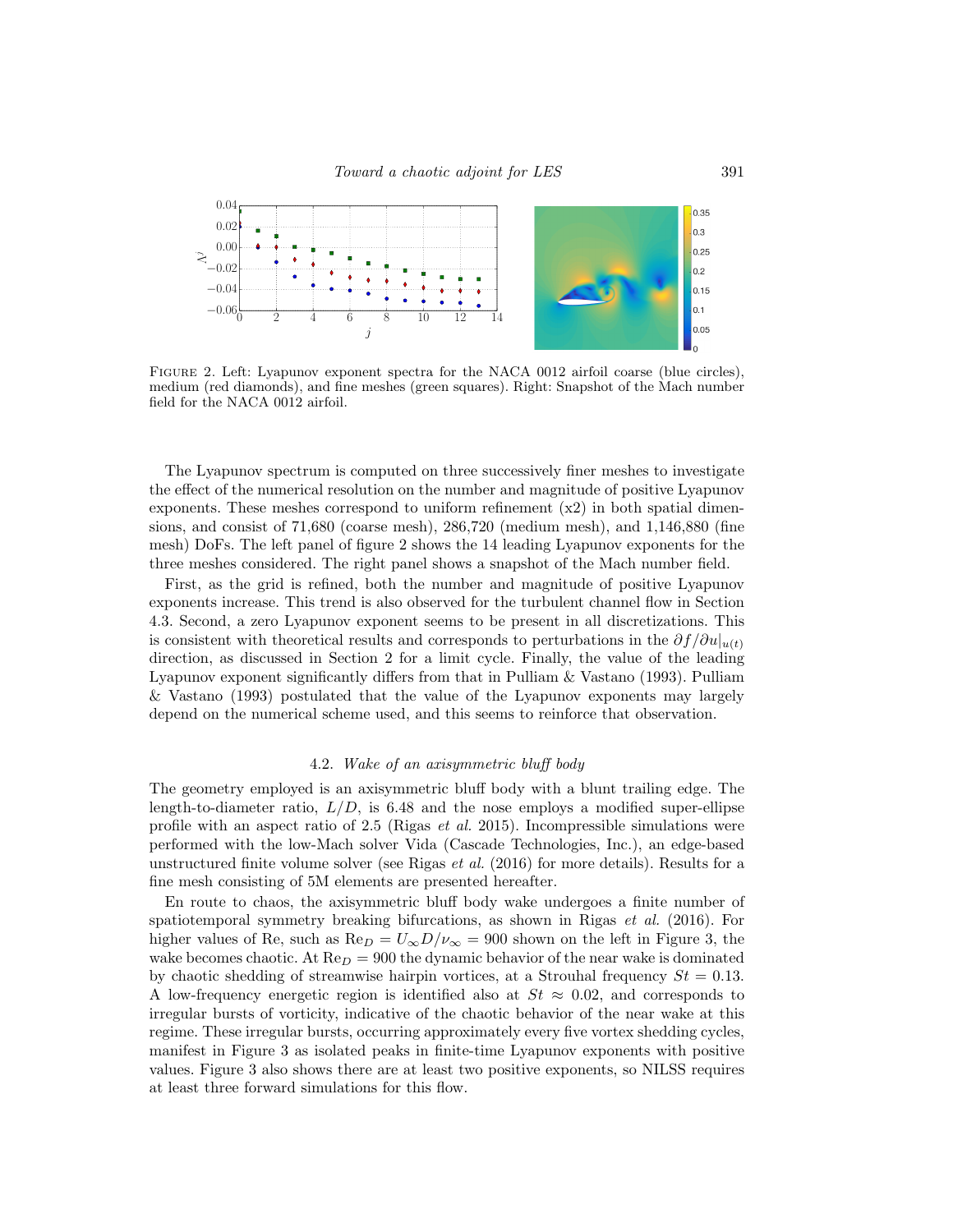

FIGURE 3. Left: Streamwise vorticity for Re = 900. Isocontours of  $\omega^+ = \pm 0.03$  are shown up to 10D downstream of the base for top and side views. CENTER: finite-time Lyapunov exponents  $j = 0$  (blue circles),  $j = 1$  (red diamonds), and  $j = 2$  (green squares) for Re = 900. Right: time-averaged Lyapunov exponents, computed by averaging the finite time exponents from segment 20 to segment 55.



Figure 4. Left: Velocity fluctuation profiles for all three channel flows compared with the results of Lee & Moser (2015) (solid black line).  $u, v$ , and w fluctuations are shown by the solid, dashed, and dotted lines, respectively. Right: Lyapunov exponent spectra for DNS with  $\Delta y^+=2.0$  (blue circles), DNS with  $\Delta y^+=5.0$  (red diamonds), and wall-modeled (green squares). All three spectra were computed with 200 time segments of length  $t^+ = 0.273$ .

#### 4.3. Turbulent channel flow

The third case considered is a turbulent channel flow with  $\text{Re}_{\tau} = 180$ , where  $\text{Re}_{\tau} = \frac{u_{\tau} \delta}{\nu}$ is the Reynolds number based on friction velocity  $u_{\tau} = \sqrt{\tau_w/\rho}$  and  $\delta$  is the channel halfwidth. The channel flow is simulated with the same space-time discontinuous Galerkin spectral-element solver used in Diosady & Murman (2014), with elements that are 8th order in space and 4th order in time. The domain size considered is  $4\pi\delta \times 2\delta \times 2\pi\delta$  in the streamwise, wall-normal, and spanwise directions, respectively. All results presented in this report are for a mean-flow Mach number of 0.3 and a channel half-width of  $\delta = 1.0$ . Results for fine and coarse grids are presented, with  $96 \times 64 \times 80$  and  $96 \times 32 \times 80$ DoFs in the streamwise, wall-normal, and spanwise directions, respectively. These grids correspond to an average spacing of  $\Delta x^+ \approx 24$  and  $\Delta z^+ \approx 14$  per DoF. The DoFs are arranged in the wall-normal direction so that the average spacing is  $\Delta y^+ \approx 2$  and  $\Delta y^+ \approx 2$ 5 for the two grids. Despite the relatively large grid spacings, the velocity fluctuation profiles of both grids match the results from Lee & Moser (2015) well, as shown in Figure 4.

The coarse DNS case was also run with the equilibrium wall model of Carton de Wiart et al. (2014). Figure 4 shows Lyapunov exponent spectra for all three cases. All 118 exponents are positive for all cases. A rough estimate of the total number of positive exponents  $n_{+}$  for each case is obtained by assuming the spectrum will remain continuous and fitting a linear curve to the last 60 exponents of each spectrum, which appear to vary linearly, as done by Sirovich & Deane (1991). This extrapolation estimates  $n_+ = 1200$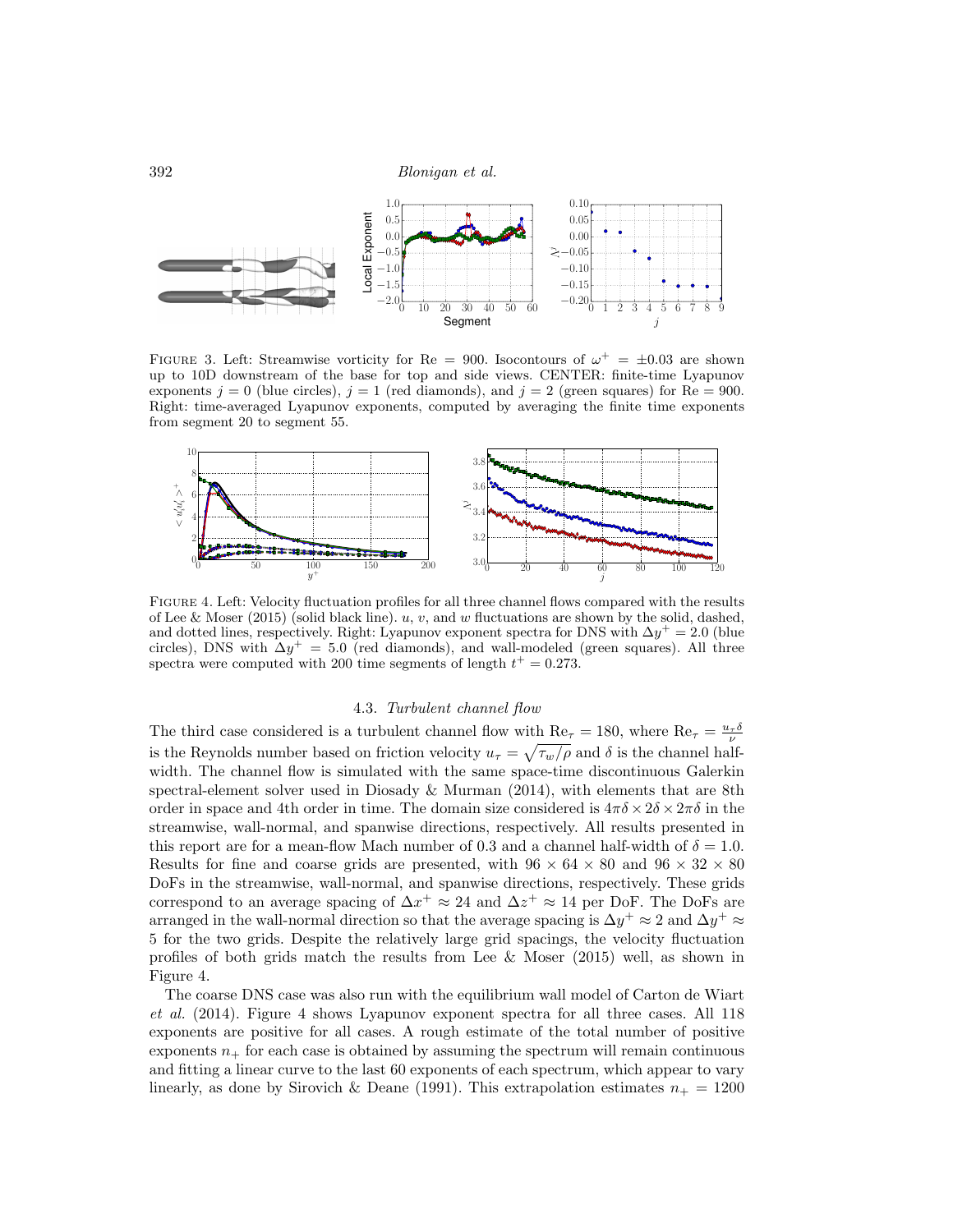for the  $\Delta y^+ = 2$  case,  $n_+ = 1400$  exponents for the  $\Delta y^+ = 5$  DNS case, and  $n_+ = 1500$ for the wall-modeled case.

The exponents in Figure 4 are larger in magnitude than those computed by Keefe et al. (1992). This is because the results presented here use a greater value of  $\text{Re}_{\tau}$ . A larger Reynolds number means that smaller length and time scales are present in the flow. Since Lyapunov exponents are inverse time scales, larger Reynolds numbers should lead to larger Lyapunov exponent magnitudes.

The larger Reynolds number might also explain the why the estimated number of exponents is larger than the number observed by Keefe *et al.* (1992) (1200 versus roughly 160 positive exponents in the finest simulation). The increase in the number of exponents is also likely due to the larger domain size in the present study  $(4\pi\delta \times 2\delta \times 2\pi\delta)$  versus  $1.6\pi\delta \times 2\delta \times 1.6\pi\delta$ . Even if the same Reynolds number was used, using a larger domain for the channel flow is similar to running multiple simulations because of the periodic boundary conditions. Therefore, doubling the domain size would double the number of positive exponents.

The smaller relative magnitude of the exponents computed on the  $\Delta y^+=5$  DNS grid is also consistent with the findings by Keefe *et al.* (1992), but the larger overall number of positive exponents  $n_+$  estimated for this case is not. This might indicate that the linear extrapolation used to estimate  $n_+$  is inaccurate for this case.

The fact that the exponents computed for the wall-modeled case are the largest in magnitude in Figure 4 might be related to the larger velocity fluctuations near the wall. These larger fluctuations could be due to faster time scales in the near-wall layer caused by the absence of the no-slip boundary condition. Further study is needed to verify this idea.

#### 5. Conclusions

Although conventional sensitivity analysis approaches fail for chaotic simulations like LES, LSS-based approaches are successful. The original LSS formulation is costly, but the recent NILSS approach looks to be more cost-effective. Overall, NILSS is well suited for studying low-Reynolds-number flows around bluff bodies, which appear to have relatively few positive Lyapunov exponents. The NACA 0012 and axisymmetric bluff body cases have  $n_+ \sim \mathcal{O}(1)$ , so only  $\mathcal{O}(1)$  additional simulations are required to compute sensitivities with NILSS. Unfortunately, it seems that wall-bounded flows like the channel flow will be considerably more expensive, requiring at least  $\mathcal{O}(1000)$  simulations even for low Re<sub>T</sub> cases like the ones presented in this study. Also, it seems that using a wall model does not decrease  $n_{+}$ ; it increases it despite the lower mesh resolution.

There are a large number of directions for future work, including computing more exponents for all three flows presented in this report, perhaps with higher grid resolution. Lyapunov analyzes of other flows of interest to engineers would also be valuable to give an idea of how expensive NILSS or other shadowing-based methods will cost.

#### Acknowledgments

The authors would like to thank Sanjeeb Bose and Frank Ham of Cascade Technologies for their assistance with the flow solver Vida, and Dr Lucas Esclapez for his help with setting up the bluff body DNS. We are grateful to Corentin Carton De Wiart of NASA Ames for his assistance with setting up the channel flow case and the equilibrium wall model. The authors acknowledge use of computational resources from the Certainty cluster awarded by the National Science Foundation to CTR.